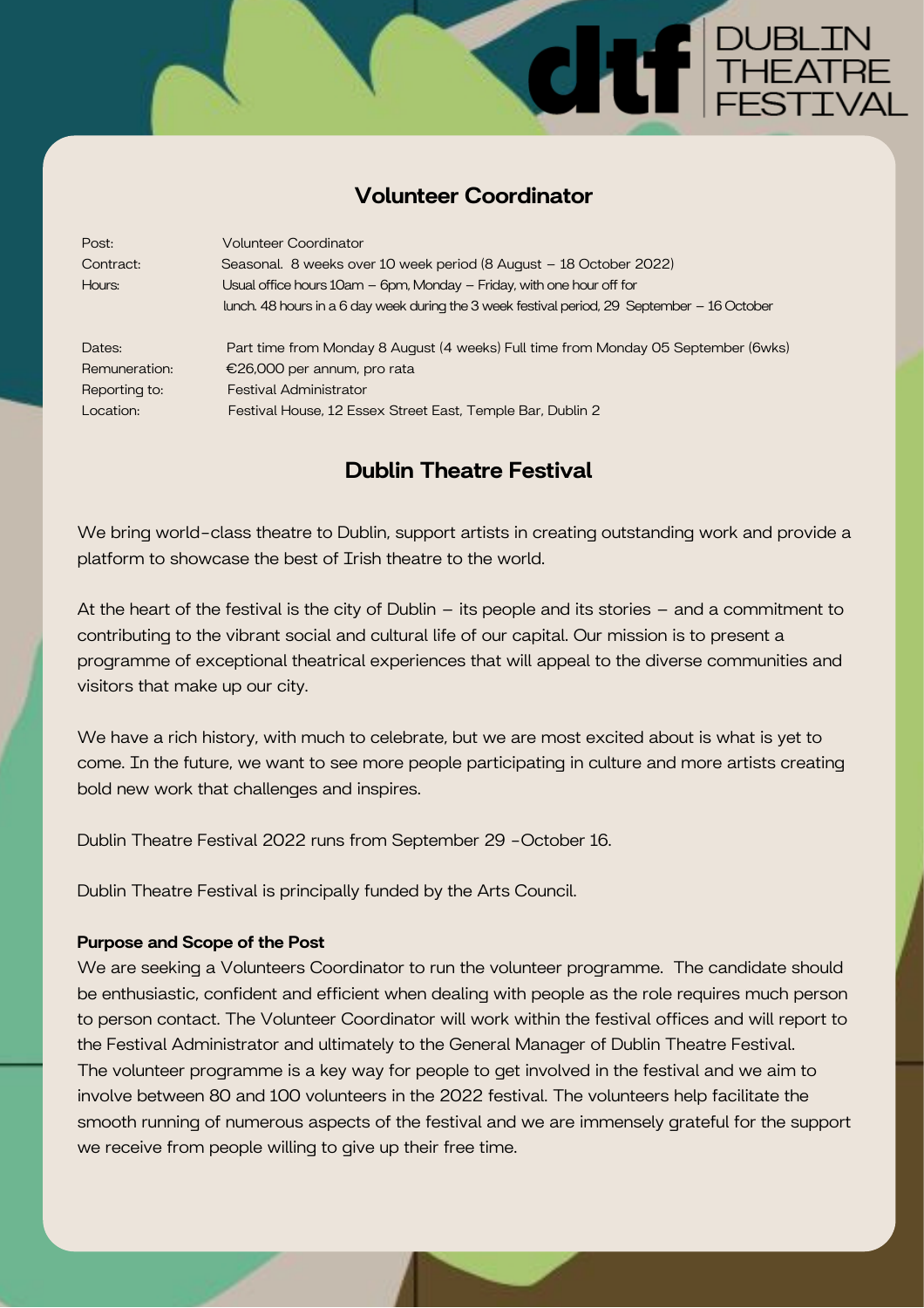#### Duties and Responsibilities

·Updating and maintaining volunteers database

·Processing volunteer application forms

·Organising and addressing volunteers at the volunteer induction evenings

·Creating schedules and assigning tasks and positions to volunteers in accordance with their availability and task preferences

**CHILE PUBLIN** 

·Relaying schedules and updates to volunteers

·Monitoring of volunteers to ensure scheduling is maintained

·Liaison between festival staff, venue staff and volunteers

·Overseeing the allocation and processing of volunteer tickets in conjunction with relevant Box Office staff

·Relaying information to volunteers and ensuring that volunteers are fully briefed as to festival expectations

·Liaise with the festival team on volunteer related activities that arise

·Other duties as required by the Festival Administrator and General Manager

#### **General**

·Work as part of the festival team

·Awareness of health and safety issues within the work environment

Person Specification

#### Essential skills and experience:

·Previous experience managing and scheduling people

·High level of literacy, communication and organisational skills

·Computer literacy and knowledge of Microsoft Office packages, especially Word and Excel

·Organised, structured and systematic in work, with strong attention to detail

·Ability to work in a constantly busy work environment with a high level of time and stress management

·Ability to take initiative and work independently

·Ability to manage several tasks and projects simultaneously